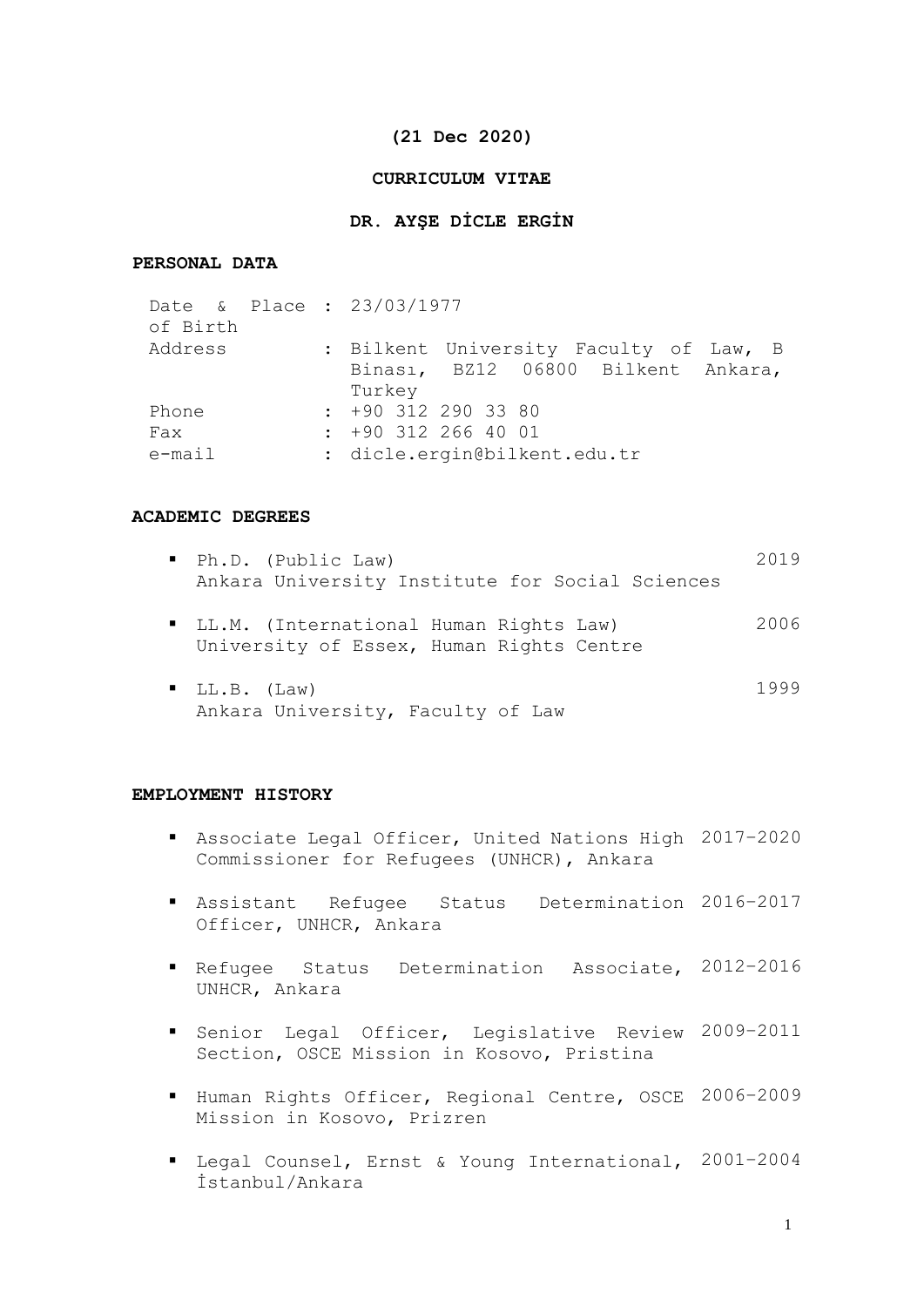#### **PROFESSIONAL AWARDS**

Certificate appreciation by the Republic of Kosovo, Office of the Prime Minister, Legal Support Services for contributions in legislative drafting 2011

#### **HONORS, SCHOLARLY AND PROFESSIONAL DUTIES AND ACHIEVEMENTS**

| Council of Europe Certified HELP Tutor                                              | 2020      |
|-------------------------------------------------------------------------------------|-----------|
| Fulbright PhD Research Scholarship<br>Columbia Law School, United States of America | 2011/2012 |
| British Council Chevening Scholarship<br>University of Essex, United Kingdom        | 2004/2005 |

#### **MEMBERSHIP**

Ankara Tennis Club **Member** Member

### **INVITED LECTURES AND TALKS**

Delivered several trainings sessions on "Legal 2018-2019 Framework of Refugee Protection and Refugee in various Definition under 1951 Geneva Convention", "International Protection Mechanism in Turkey and Appeal Procedures", "Deportation, Administrative Detention and Appeal Procedures", "Rights and Obligations of Refugees in Turkey", "Individual Application to the Turkish Constitutional Court and Jurisprudence of ECtHR concerning Asylum-Seekers and Refugees" for lawyers registered in 10 Bar Associations (Denizli, Erzurum, Hatay, İstanbul, İzmir, Mersin, Trabzon, Van across Turkey cities

Delivered training sessions to military 2017-2020, officials from various NATO member states at Partnership for Peace (PfP) NATO Training Center. The sessions included: "UNHCR, Refugees and Armed Conflict", "International Humanitarian Law and Refugee Protection", "UNHCR Mandate and Activities", "Human Rights and Refugee Protection", "Refugees under the Law Ankara